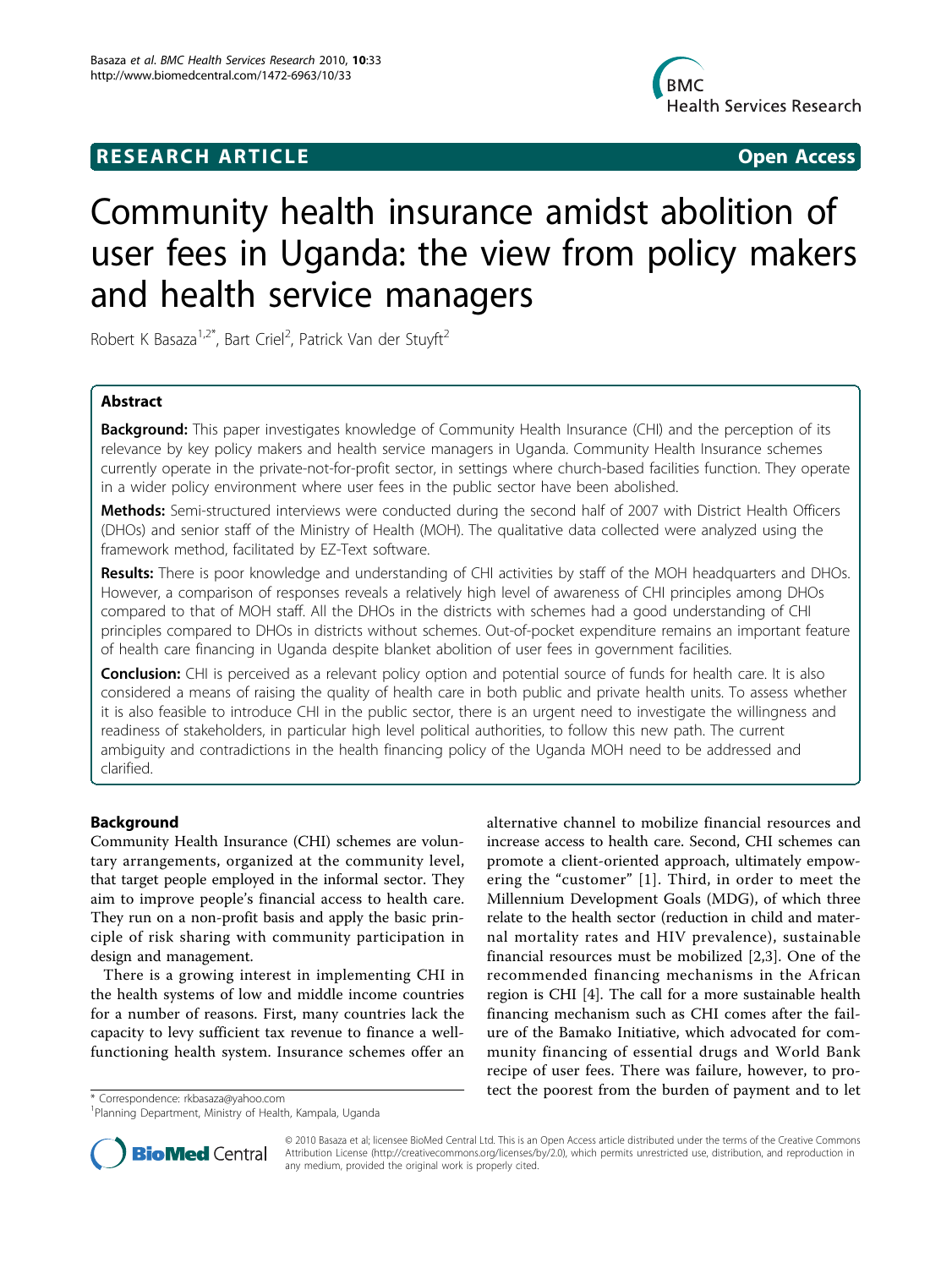this group benefit preferentially and, ensure that their views were heard in decision-making [[5\]](#page-8-0).

There are studies on the functioning of particular CHI schemes but little is known about the perception and knowledge of managers of district health services and policy makers. Only two key studies in Africa have focused on knowledge and understanding of CHI by managers of health services. A study on the Maliando scheme in Guinea Conakry offered insight into perceptions of health providers at both operational and managerial levels [[6\]](#page-8-0), while another study looked at solidarity and financial sustainability based on an analysis of the values of CHI subscribers and promoters in Senegal [[7\]](#page-8-0).

#### The context

Uganda is a low income country with a decentralized health system. Policy formulation and stewardship are the responsibility of the central government, while districts carry out implementation. A district is a self-governing administrative area; its health system is headed by a District Health Officer (DHO), who is both the technical and administrative manager of public health services and has a stewardship role of the entire district health system. The national health system consists of a public-owned health sub-system providing approximately 60% of health facilities, a Private Not for Profit (PNFP) sub-sector providing 30%, while the remaining (10%) of the facilities belong to the private for profit sub-sector. The total health care expenditure in Uganda is estimated to be US\$20 per capita per annum, with 58% coming from out-of-pocket expenditure, 22% from the government and the remaining 20% from donors. Patients face difficulties in meeting hospital bills in places served by PNFP facilities, which are often the only providers in remote underserved areas. The health sector budget has been growing in real terms at a rate of 6%, while donor funding has remained constant since 2002. The health sector policy 1999/2000-2009/2010 provided for development of additional sustainable financial mechanisms provided that they did not adversely affect the poor. The Health Sector Strategic Plan 2004/5-2009/10 places community health insurance as a financing mechanism for the health sector. The strategic plan is a work program agreed to by all stakeholders. The ruling party's (the National Resistance Movement) presidential election manifesto (2006-2011) includes community health insurance schemes to improve delivery of health services. The manifesto considers CHI to provide protection against catastrophic health expenditure for both formal and informal sectors. Currently, the health sector is in the process of drafting a law to provide for CHI, and the initial process has been approved by the cabinet. Regulations and guidelines will be drawn up to conform to the law.

Workshops for key policy workers and implementers have been arranged in the process of designing of the law and more will be carried out in the implementation process. Community health insurance is to be implemented in both the PNFP and public owned facilities. The fact that also government facilities are being targeted for CHI implementation is mystifying because user fees have been abolished in public health facilities, which theoretically makes CHI an irrelevant policy option. A possible explanation of this contradiction may be that, for a variety of reasons, the policy of user fee abolition is not effective and that, given the political sensitivity of the matter, implicitly, even insidiously, the way is opened to a decision where the abolition of user fee policy is abandoned and user fees are gradually being re-installed.

In an attempt to explore other health financing mechanisms, CHI schemes were first set up in 1996. These were started jointly by the Ministry of Health and donors, primarily the Department for International Development of UK (DFID) and United States Aid for International Development (USAID). All the existing schemes were based on or linked to PNFP health facilities. An inventory of the Ugandan CHI schemes done in 2007 by the Uganda Community Based Health Financing Association (UCBHFA) indicates that there are fourteen schemes. Total membership was 100,000 people with varying coverage from 5-10% of the catchment population and contributing 5-10% of the facility budgets. Schemes were implemented in faith-based hospitals because they still charge user fees, are quite widely used and generally perceived as providing good quality of care. The UCBHFA annual report of 2007 points out that there has been additional quality improvement to meet demands by members of the schemes; examples are a reduction in waiting times, introduction of laboratory services and availability of qualified staff to treat scheme members. Schemes exist in only 9 out of 82 districts in the southern part of the country. Most of the schemes cover both in-patient and out-patient care, and the premium is on average US\$5-10.00 per person per year. In all the schemes, members pay a small co-payment at the time of service.

The government in 2001 abolished user fees in the general wings of public-owned hospitals and lower level health facilities, but fees remain in private wings of government hospitals and in all private facilities. There are doubts about whether funding of public facilities is adequate to ensure that the population can access quality care without having to pay fees at the point and time of utilization. Country medicines surveillance data points to a key concern: medicines are frequently not available. Only 28% of the sampled health facilities surveyed in 2007 had continuous availability of the six tracer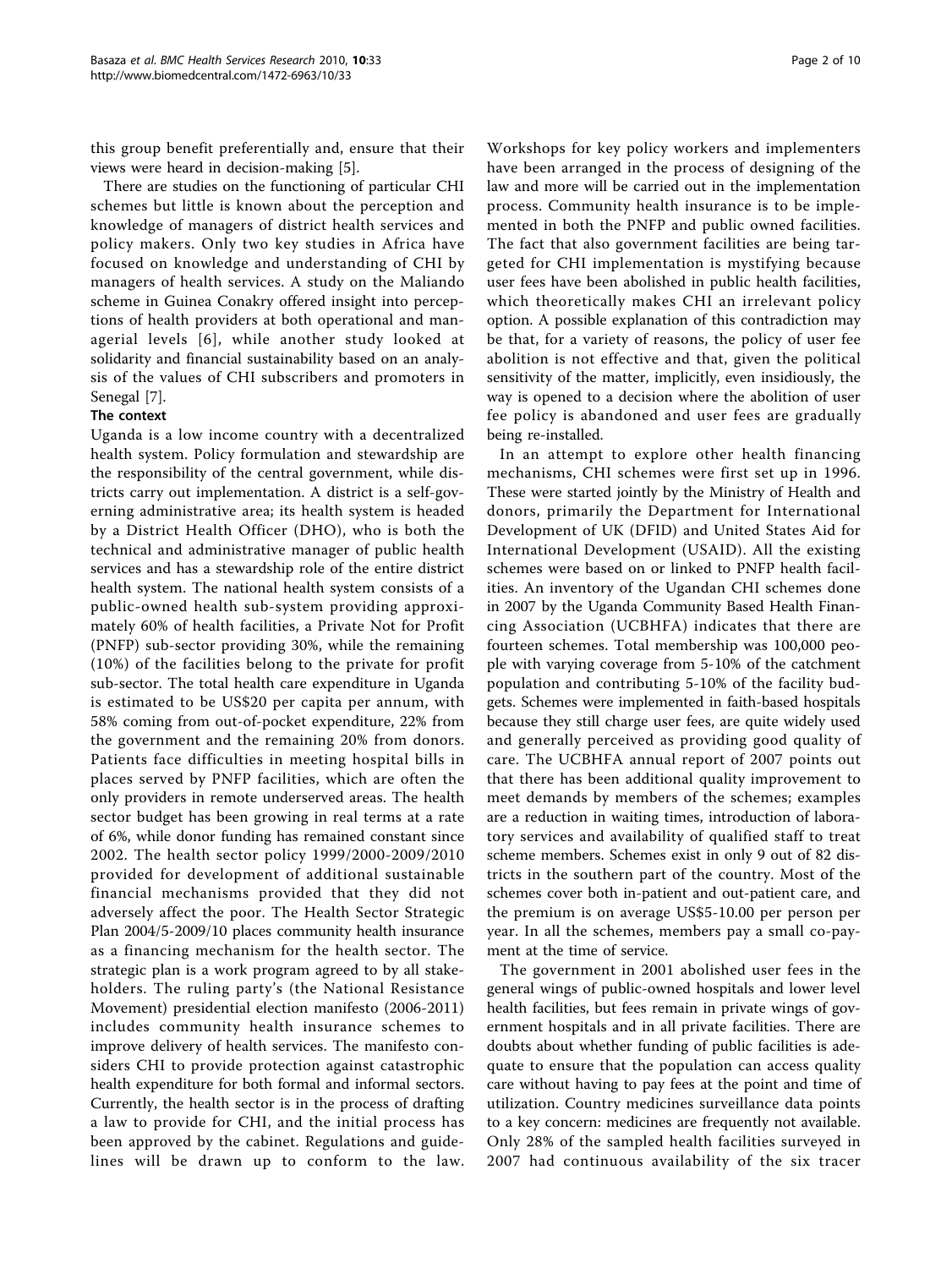medicines (cotrimoxazole, oral rehydration salts, medroxyprogesterone, sulfadoxine pyrimethamine, measles vaccine and coartem) [[8](#page-8-0)]. For this and other reasons, many Ugandans still have to make out-ofpocket payments to secure adequate health care or at least purchase medicines in private sector health facilities. In the PNFP facilities, user fees provide over 50% of hospital income. It is in this particular policy context that CHI options are thus considered and our investigation was carried out. The number of schemes and the persons covered remain small and are confined to one part of the country, despite CHI being earmarked as a preferential health financing mechanism in the current health policy and the health sector strategic plan [[9\]](#page-8-0). Moreover, an exploratory study done in 2005 hypothesized that the lack of a coherent policy framework to develop CHI, amidst a backdrop of user fee abolition in the public sector, and the lack of information and understanding of CHI by district services managers and central staff in the Ministry Of Health (MOH), are contributing factors to low enrollment in CHI schemes [[10](#page-8-0)]. The current study is an in-depth investigation into the knowledge and understanding of health financing policies in general and policies on CHI in particular by policy makers and key implementers.

# The objective of the study

The objective of the present study is to determine the level of knowledge and understanding of CHI and the perception of its relevance among key policy makers and district health service managers in Uganda. More specifically, three research questions were formulated:

(1) Do DHOs and senior MOH staff understand the basic principles of CHI? (2) Do DHOs and senior MOH staff know the status of existing CHI schemes in Uganda? (3) What is the perception among these people of the relevance of CHI amidst a national policy of abolition of user fees in the public sector?

# Methods

This qualitative study was conducted during the second half of 2007 and involved two study populations: District Health Officers and senior staff at the Ministry of Health headquarters. Of 64 senior MOH staff, 29 were interviewed. Purposeful sampling was used in selecting staff from among the five major departments at the Ministry of Health headquarters: Finance and Administration, National Disease Control, Quality Assurance, Clinical Services and Community Health. The staff in the Planning Department, where the promotion of CHI schemes is based, was excluded; they had previously been interviewed in a related study [[11\]](#page-8-0). DHOs in districts with schemes and without were interviewed. Simple random sampling of 43 DHOs from a sample frame of 73 districts without CHI schemes was carried out.

The nine DHOs in districts with existing schemes were later interviewed. The results of the interview were used to verify responses, provide additional information and for comparison. These individual participant interviews were semi-structured and administered using a topic guide (Appendix 1). Telephone interviews were used for DHOs because they are flexible, relatively reliable and cost less to conduct. We used face-to-face interviews, although less efficient, at MOH headquarters because they are reliable, more convenient. In addition, the staff of MOH headquarters were located in Kampala, the base of the study. Pilot testing was done on two staff at MOH headquarters and two DHOs from districts without schemes who were not part of the sample for the study. All the interviewees were contacted at least a week in advance and appointments were set for the interviews. Two university researchers were recruited to carry out the interviews and were trained for one day. All interviews were carried out in English. The total number of cadres interviewed was 81 and interviews lasted 30 minutes on average. Transcription of interviews was done verbatim on the same day and scripts were double-checked. The "framework" method was used for data analysis [[12](#page-8-0)]. Indexing and analysis were completed along the lines of the three aforementioned research questions. EZ-Text software facilitated tabulation of frequencies of indexed transcripts.

For ethical considerations, the researchers explained to the interviewees that results of this study will remain anonymous and be used only to contribute to the ongoing policy development of CHI in the health sector; explicit verbal consent was obtained. Permission was also sought from the interviewees to take notes and to audiotape the interviews. This study is part of the planned work program on financing of the health sector.

# Results

The results of the interviews were consolidated and the responses quantified. Figures given in brackets indicate the number of quotes that were collected pertaining to the specific issue. For example, the index (DHO1) indicates that one quote with the specific issue of concern was collected from a District Health Officer and (DHO 2) denotes two quotations from DHOs. The same applies to interviews from staff of Ministry of Health Headquarters. Plain numbers between brackets, for example (10), indicate that the issue was directly mentioned ten times in the interviews. Similarly, (V1) is used to indicate one quote regarding an issue of concern collected from a District Health Officer with a scheme. Ellipses are used to denote missing speech. Quantification of direct responses has been used to contribute to full understanding of respondent's opinions.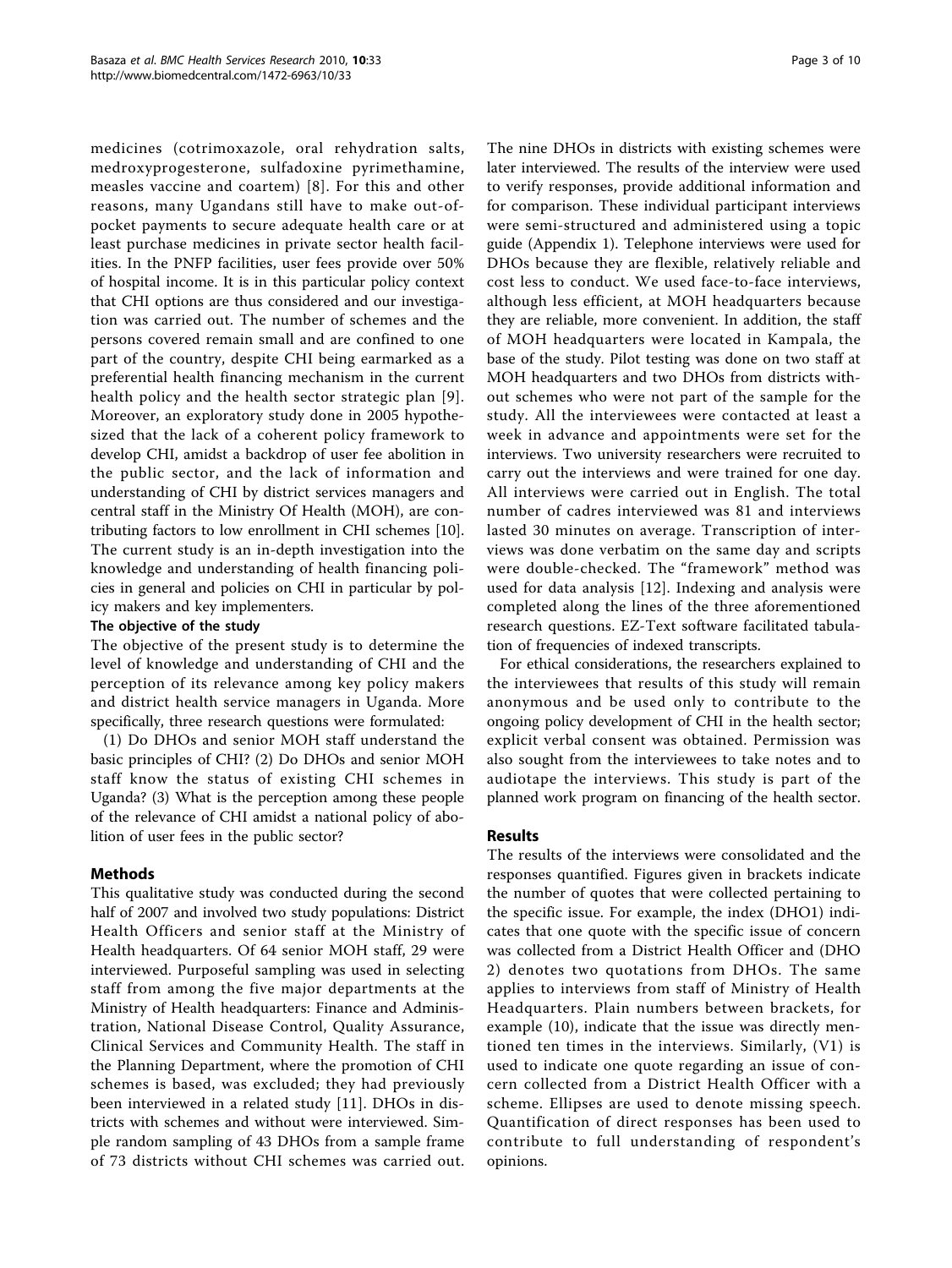|                                      |                                    | $DHO(n = 43)$            | $MOH(n = 29)$ |
|--------------------------------------|------------------------------------|--------------------------|---------------|
| Age                                  | Less than 30 years                 |                          | 1(4% )        |
|                                      | 30-50 years                        | 39 (91%)                 | 20 (69%)      |
|                                      | Above 50 years                     | 4 (9%)                   | 8 (27%)       |
| Sex                                  | Male                               | 41(95%)                  | 19 (68%)      |
|                                      | Female                             | 2(5%)                    | 9 (32%)       |
| Educational level                    | Below a Bachelors degree (diploma) |                          | 4 (14%)       |
|                                      | Bachelors degree                   | $\overline{\phantom{a}}$ | 4 (14%)       |
|                                      | Post graduate degree qualification | 43 (100%)                | 21 (72%)      |
| Work experience in the health sector | Less than 10 years                 |                          | 1(4% )        |
|                                      | More than 10 years                 | 43 (100 %)               | 28 (96%)      |

Table 1 Respondent characteristics of DHOs in districts without schemes and staff of MOH headquarters

The majority of the respondents were middle aged, male and with at least post-bachelor's degree training and more than 10 years of working experience in the health sector (Table 1).

#### General knowledge and understanding of CHI

In total, 95% of DHOs in the districts without schemes and 90% of the MOH staff said they "had heard" about the concept of CHI. The most common sources of information were direct contact with fellow health workers (DHO 10 and MOH 12), media (DHO 16 and MOH 4), workshops and seminars (DHO 16 and MOH 2) and during university studies (DHO 14 and MOH 2), Table 2. DHOs with schemes (V) said their sources of information were reports from the schemes (V5), workshops and seminars (V3) and study at university (V3), Table [3](#page-4-0).

DHOs and staff of the MOH who indicated they had heard of CHI were asked to explain its main principles. In addition, probing was done using five important characteristics of the CHI concept (i.e., pooling of prepaid funds, a dynamic of mutual aid, targeting of the informal sector, not-for-profit characteristics and community participation in management). Two-thirds of the MOH staff and a fifth of DHO interviewed could not name more than two characteristics after probing.

However, some DHOs and MOH staff had a good understanding of the principles of CHI:

"It is an organized system for the sake of getting medical care, where a fee is subscribed per year and one is covered when one is sick; if one is not sick it pays for someone else who is sick." (DHO)

"It is a guarantee for services; if you have contributed together, family members can access services. It is not for profit and the community participates in its leadership." (MOH)

The DHOs in the districts that had schemes each cited at least three characteristics of CHI schemes.

We also investigated interviewees' perceived strengths of CHI. Common strengths mentioned were removing the fear of inability to pay when sick (36), improving quality of health services (20) and raising financial resources for health care (9). The respondents were asked what they perceived to be the limitations of CHI. The most cited were the possibility of funds being mismanaged (26), difficulty in mobilizing the informal sector workers to become members of the scheme (18) and problems in people's ability to pay (16).

The DHOs with schemes stated that the strengths of CHI were that it increases access and early seeking behavior because patients do not have to first look for cash when sick (5), empowers the community to demand better quality care (2) and enables the facility to plan for better services, such as buying drugs in advance (1).

"The advantage is that you get services, even when you do not have money at the moment of sickness, because you will have pre-paid." (V1)

These DHOs mentioned limitations such as the risk of mismanagement of funds (DHO 4), failure to afford the plan (DHO 3), current poor quality of services (e.g., shortages of drugs and health workers) (DHO 2), and

|  | Table 2 Sources of information by DHOs in districts without schemes and staff of MOH headquarters |  |
|--|---------------------------------------------------------------------------------------------------|--|
|--|---------------------------------------------------------------------------------------------------|--|

|                                                  | <b>DHO</b> | <b>MOH</b> |
|--------------------------------------------------|------------|------------|
| 1. From direct contact with other health workers | 10 (16%)   | 12 (55%)   |
| 2. Media (news-papers, radio and TV)             | 16 (26%)   | 4 (18%)    |
| 3. Workshops and seminars                        | 16 (26%)   | 2(9%)      |
| 4. At university                                 | 14 (22%)   | 2(9%)      |
| 5. Visit to communities with schemes             | $6(10\%)$  | 2(9%)      |
| Total number of responses                        | 63 (100%)  | 22 (100%)  |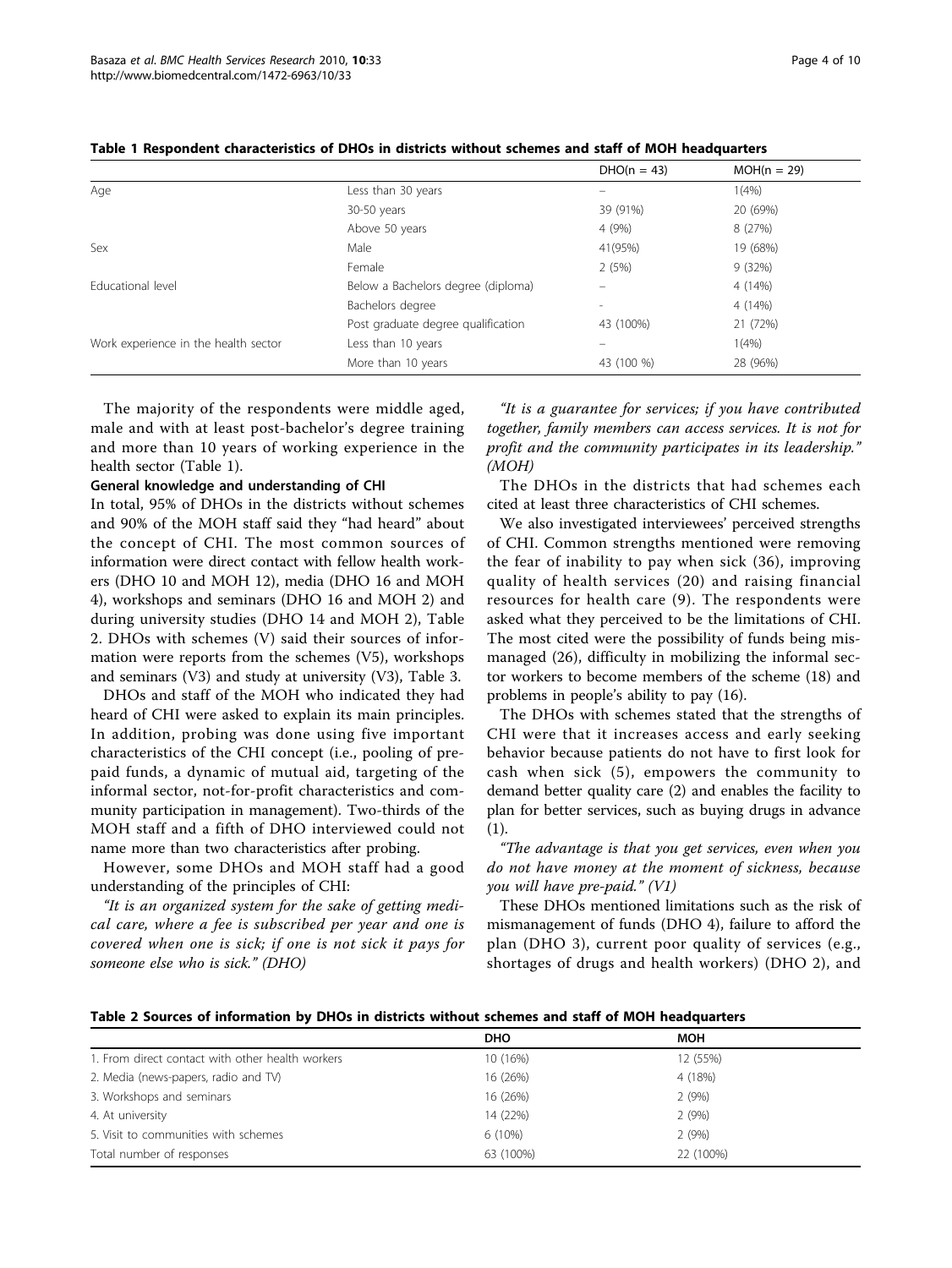<span id="page-4-0"></span>Table 3 Sources of information by DHOs in districts with schemes

|                                                  | v         |
|--------------------------------------------------|-----------|
| 1. From direct contact with other health workers | 5 (48%)   |
| 2. Workshops and seminars                        | 3(26%)    |
| 3. At university                                 | 3(26%)    |
| Total number of responses                        | 11 (100%) |

that people may not fall sick and yet have pre-paid for services (DHO 1).

"The limitation is for people who do not fall sick; for example, my family and I can take a whole year without falling sick and I may feel that I am not benefiting." (DHO 1)

#### Knowledge on existing situation of CHI schemes in Uganda

The interviewees who had heard of the CHI concept were also asked whether they were aware that CHI schemes had been operating in Uganda for some years. Over half (62%) of the MOH staff interviewed and close to a half of the DHOs in districts without schemes (42%) were not aware of this. The same interviewees were asked if they knew that CHI is only implemented in PNFP health facilities; 60% of MOH staff and close to a half of the DHOs in districts without schemes were unaware of it. The primary reasons for implementation of CHI in PNFP and not in public-owned facilities that interviewees gave were: people have confidence in health providers/good quality of care (DHO 4). Other reasons are existing user fees in PNFP facilities (MOH 5 and DHO 2), and trusted and better managers in PNFP subsector (MOH 5 and DHO 2). Free services in publicowned units (DHO 9 and MOH 4) were mentioned as a reason for the absence of CHI schemes.

"In the PNFPs, there are user fees unlike in government facilities, in which people think that everything is free. It would be hard to implement CHI in public-owned facilities when the government has pronounced itself that there are no user fees. You see, it would be a surprise." (DHO)

The DHOs in districts with CHI schemes pointed out that these exist in PNFP facilities because of the presence of user fees (V6), and because services are perceived to be of better quality in terms of availability of medicines and health workers (V3) compared to publicly-owned facilities.

"It is appropriate to start the schemes where there are user fees and thus pre-payment is relevant, but this is not applicable in government units because services are presumed to be free." (V1)

Of the interviewees knowledgeable about CHI, 72% of the DHOs and 45% of the MOH staff were unaware of the existence of the umbrella organization for CHI schemes: the Uganda Community Based Health Financing Association. Among DHOs in districts with schemes, seven out of nine (80%) had ever heard of this association. None of the DHOs in either category of district or MOH staff had used the services of this association. In regard to CHI being part of the sector strategic plan, slightly less than a quarter (24%) of the staff of Ministry of Health headquarters and 90% of the DHOs in districts without schemes were aware of this, while all the DHOs with schemes were aware. The interviewees were asked about their perceptions of the expectations of Ugandan policy makers vis-a-vis CHI. The most common answers were that CHI may lead to improved health services, including better quality, availability of medicines and accessibility (DHO 11 and MOH 10). Also, CHI may raise money for health services (DHO 14 and MOH 2). DHOs in districts with schemes had expectations that CHI may contribute to financing of health services (V2) and raise quality of health services (V2). It was expressed that before expectations are met, intense sensitization would be needed (DHO 3 and MOH 3).

"Sensitization of all stakeholders should be carried out, starting with policy makers like the parliament and district councils, health workers and communities." (V1) Relevance of CHI in the framework of abolition of user fees in public-owned facilities

The interviewees who had heard of CHI (DHO  $N = 41$ ) and MOH  $N = 24$ ) were asked to express an opinion on the relevance of CHI amidst a public policy of abolition of user fees.

Over half of DHOs and over a third of MOH staff interviewed perceived CHI as being a relevant policy option. CHI was mainly seen as a way of improving quality of care and as a means of raising additional money for health care (Table [4](#page-5-0) and [5\)](#page-5-0).

"Recently, user fees were abolished but there are shortages of medicines and other health supplies. It turns out that one has to pull money from his pocket. As much as we think that services are free, there are out-of-pocket expenses. I think what would make CHI relevant is that it would be something official." (DHO)

However, some respondents from the Ministry doubted the relevance of CHI:

If comparing the two, I would prefer user fees; I go to the hospital  $\ldots$  aware that if I have money, I will get treatment. But with CHI, I don't know whether there is medicine, and even if it is there, the health worker may tell you that it's not there. With user fees, they will give you the medicine because you are going to pay for it." (MOH)

When asked if patients faced out-of-pocket health expenditures in general wings of public-owned hospitals and health centers, all DHOs and MOH headquarters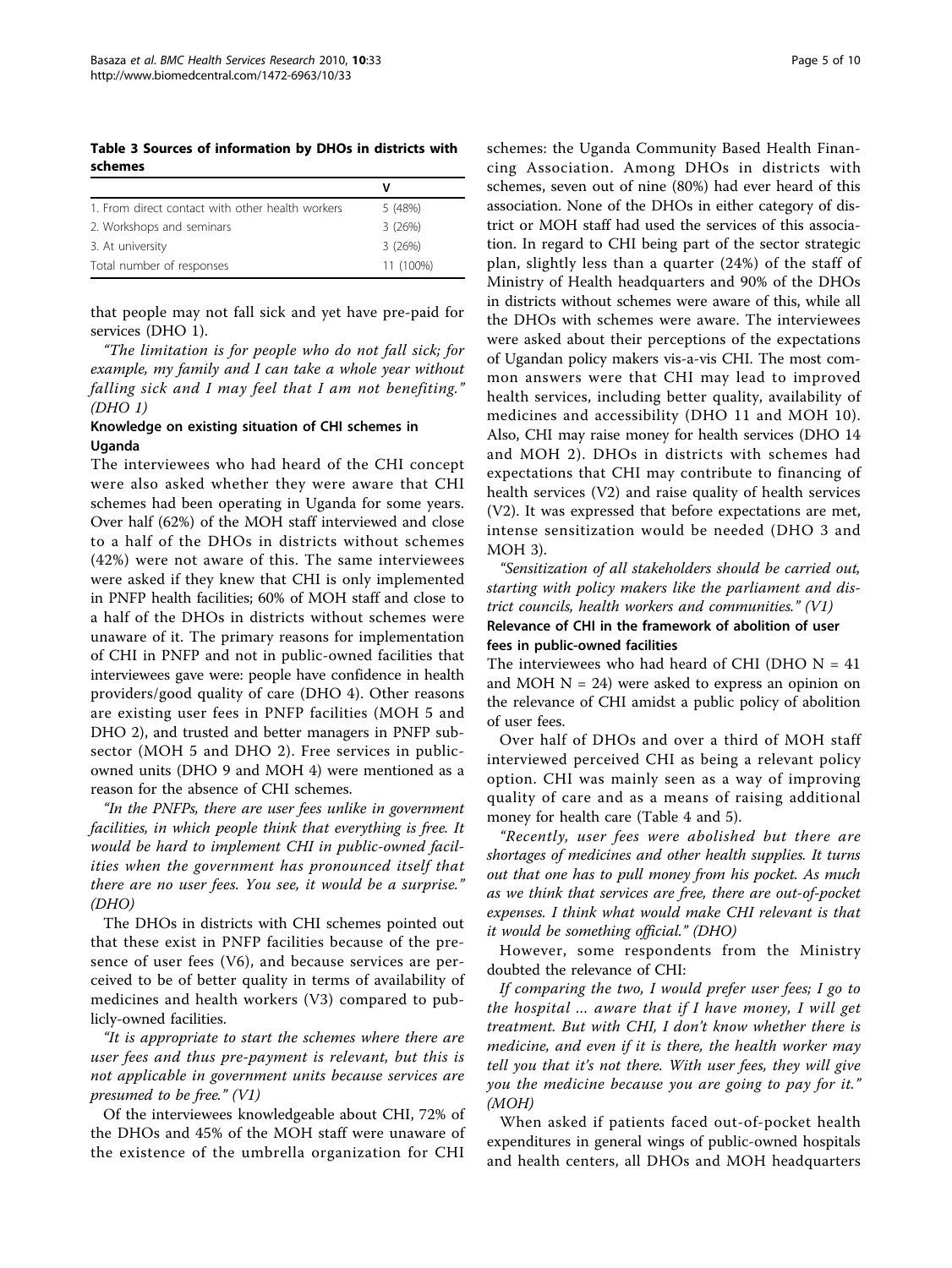<span id="page-5-0"></span>Table 4 Opinions on relevance of CHI amidst abolition of user fees by DHOs in districts without schemes and by MOH headquarters staff

|                                                        | DHO                 | мон      |
|--------------------------------------------------------|---------------------|----------|
| 1. Is a way of improving quality and access to<br>care | 2(28%)              | 11 (74%) |
| 2. Raising additional money for health care            | 16 (37%)            |          |
| 3. Money is prepaid and pooled                         | 13 (30%)            | 2(13%)   |
| 4. Better way of planning/managing health<br>services  | 2(5%)               | 2(13%)   |
| Total number of responses                              | 43 (100%) 15 (100%) |          |

staff interviewed affirmed that patients make out-ofpocket payments when using public health services. According to the interviewees, most of the out-of-pocket expenditure is used for buying medicines and other health supplies from private sector outlets like clinics, pharmacies, drug shops, and for informal payments to health workers (Table 6 and 7).

Patients face out-of-pocket expenses, even in a big government hospital (name withheld) you have to buy gloves in the labor ward; if you do not pay you suffer." (MOH)

"Some people are being charged unofficially. If CHI is in place, it is likely to replace these unofficial charges and in the long run ... may improve the health services." (DHO)

".....the government does not provide enough funds to buy medicines; patients are referred to outside government-owned units to buy medicines."  $(V1)$ 

Interviewees were also asked about the future role of CHI in Uganda. All the DHOs of districts with and without CHI schemes, and over half (55%) of the staff of MOH perceived CHI to have a future in the country.

"Because there is community contribution, there will be motivation of health workers and increased funding for the health sector." (DHO)

"There is a bright future for CHI scheme. People will subscribe, including me." (MOH)

"Health is something that everyone needs to maintain, and therefore CHI has a place in Uganda. Let us start with national policies facilitating CHI...Regulations are very important and gradual implementation is needed." (MOH)

"CHI should have been established a long time ago; somehow the community should make contributions. People should know that there are no free things, because

Table 5 Opinions on relevance of CHI amidst abolition of user fees by DHOs in districts with schemes

| 1. As way of improving quality of services and access to care 8 (89 %) |           |
|------------------------------------------------------------------------|-----------|
| 2. In government units only when there are user fees                   | $1(11\%)$ |
| Total number of responses                                              | 9 (100%)  |

Table 6 Explanations for out-of-pocket expenses for health care by DHO in districts without schemes and by MOH headquarters staff

|                                                  | DHO       | MOH       |
|--------------------------------------------------|-----------|-----------|
| 1. Buy drugs and other medical supplies          | 30 (68%)  | 13 (59%)  |
| 2. Informal payments                             | 13 (30%)  | 5(23%)    |
| 3. Buying stationary for writing patient's notes | $1(2\%)$  | 2(9%)     |
| 4. Paying for laboratory services                |           | 2(9%)     |
| Total number of responses                        | 44 (100%) | 22 (100%) |

what is perceived to be free, after all, is not free. Secondly, the community needs ownership of such schemes."(V1)

However, there were also some dissenting views on CHI:

"CHI presents a conflict of policy with abolition of user fees." (MOH)

"There is need of a mandate on how things should function, and apparently there is no policy in place." (MOH)

"The schemes are a duplication of services because government is providing free drugs to all health centers at the moment. What is the use of these schemes? It would bother the community because people are poor and do not have money." (MOH)

"No, I do not think that the scheme can run hand in hand with abolition of user fees; they cannot go together. They are mutually exclusive and, of course, for the scheme to succeed user fees must be in place." (DHO)

#### Discussion

There was poor knowledge and understanding of the principles and activities of CHI in Uganda by staff at MOH headquarters and by DHOs in districts without schemes. Community health insurance is a relatively new subject in Uganda and therefore the research called for a clear list of issues to be asked about during the interviews. Most of the health services are located in urban areas and offer poor quality services, whereas the majority of CHI members live in the rural areas. This affects enrollment into schemes. There is lack of understanding of the principles of insurance, such as the expectation of benefit even if not ill. The primary benefit of CHI is to provide access to health care when one

Table 7 Explanations for out-of-pocket expenses for health care by DHO in districts with schemes

|                                                  | ν        |
|--------------------------------------------------|----------|
| 1. Buy drugs and other medical supplies          | 4 (44%)  |
| 2. Informal payments                             | 3(33%)   |
| 3. Buying stationary for writing patient's notes | 1(23%)   |
| Total number of responses                        | 8 (100%) |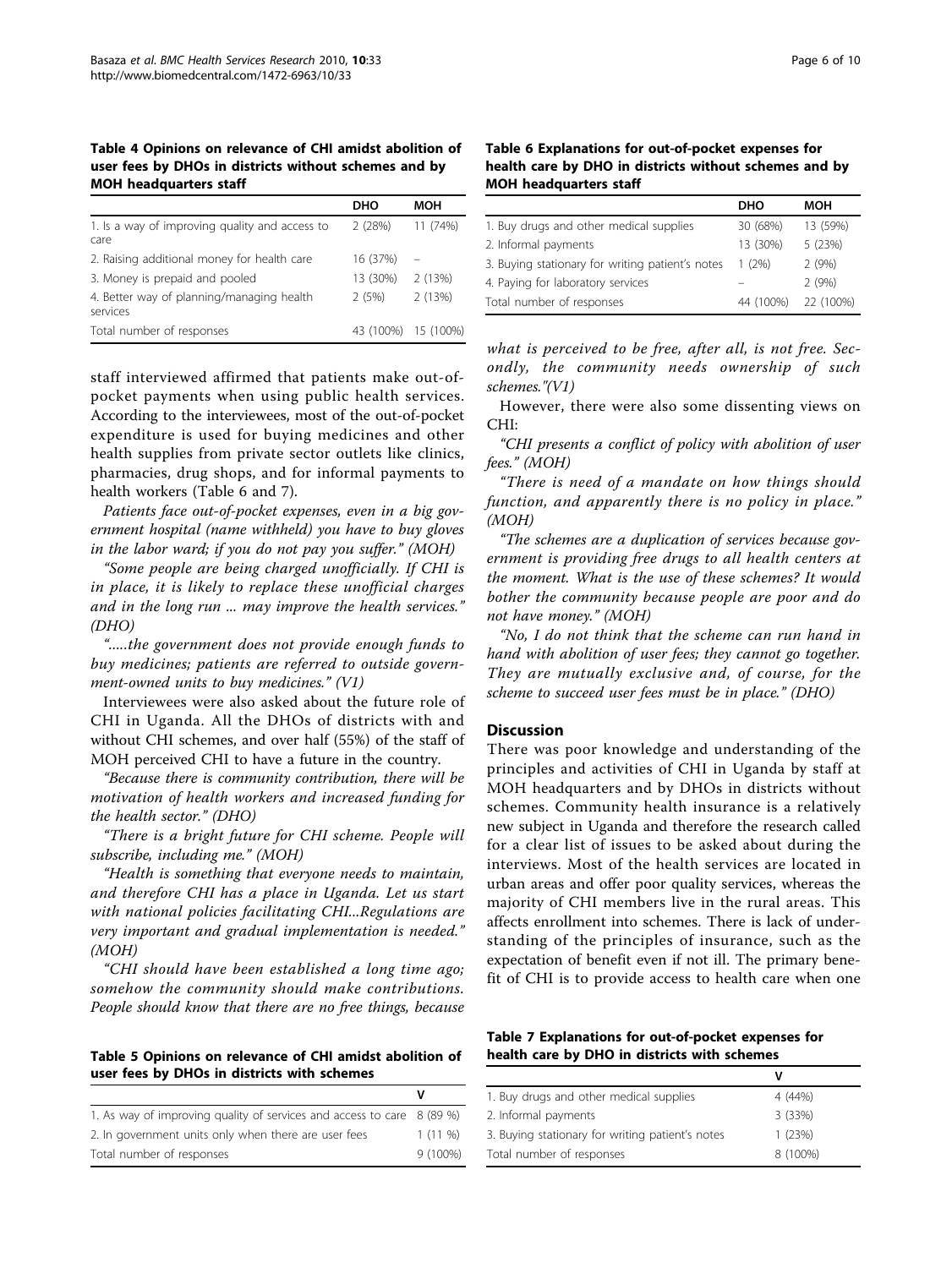is sick and avoid concern about costs of treatment. There has never been any specific national conference, guidelines or deliberate attempt by the MOH to promote CHI in public units. This may explain the low level of knowledge of CHI.

In the study of perceptions of health providers at both operational and managerial level in the Maliando CHI scheme in Guinea Conakry, lack of understanding by health managers was a contributing factor to low scheme enrollment [\[6](#page-8-0)]. In another study, conducted in Senegal, it was found that implementation of CHI schemes has been slow and laborious. This was explained in part by tension between the competing objectives pursued by both promoters and subscribers [[7\]](#page-8-0). In addition to minimal knowledge and understanding of CHI by providers and policy implementers, studies have indicated that poor knowledge and understanding on the part of the schemes beneficiaries is also a contributing factor to low enrollment in Uganda [\[10,13\]](#page-8-0).

The central level staff may have been expected to know more about CHI principles and other strategic plan issues compared to periphery staff, but we found the opposite: 90% of the DHO in districts without schemes compared to 24% of the MOH were aware of CHI. The possible explanations are that DHOs are more often confronted with the operational implications of health financing than MOH headquarter staff. The majority of MOH staff work on vertical programs and may not be familiar with the health system issues. The DHOs, by virtue of their position, are explicitly involved in the drafting and dissemination of the health sector strategic plan in their districts. Furthermore, the DHOs develop district strategic plans that often have some semblance to the national plan. The explanation for a larger proportion of the MOH staff (55%) aware of the existence of Uganda Community Based Health Financing Association (UCBHFA), compared with 28% of the DHOs in districts without schemes may be due to UCBHFA being a central institution that is more likely to interact with MOH headquarters than DHOs in districts without schemes. Two thirds of the DHOs in districts with schemes are aware of the existence of UCBHFA. However, they may have received additional information from existing schemes in their districts. This analysis points to gaps and differences in knowledge and understanding of CHI between central level MOH staff and the periphery managers (DHOs) that should be addressed by the Uganda health sector if it moves CHI higher on the health care agenda.

The results of our study suggest that seminars, the use of media and visits to communities with schemes are sources of information on CHI. If the health sector in Uganda was to consider CHI, it will be necessary to Page 7 of 10

to properly inform all stakeholders. The sector could consider using the aforementioned channels for information. The DHOs with schemes in their districts pointed out that if CHI was introduced as a replacement for abolition of user fees, payment for services may be more transparent and thus, a possible substitute for under-the-table payments. Once members have made official payments and organize a scheme, they are likely to resist under table payments. Moreover, they can report health workers involved in the practice of taking under-the-table payments. CHI has the potential of modifying the power relationship of providers and members of the scheme in favor of the latter [[4\]](#page-8-0). The money collected in the schemes could also be used to buy supplementary medicines and other health supplies.

Out-of-pocket expenditure remains the major health care financing mechanism in Uganda despite abolition of user fees in government facilities. In the study on abolition of user fees in Uganda by the World Health Organization country office [\[11\]](#page-8-0), there was no deterioration of medicine stock reported as a result of the abolition of user fees. Seven years later the findings are different; interviewees think that basic medicines and other medical supplies are lacking in public facilities, quality of care is poor, and there is a generalized practice of under-the-table payments. This may indicate that the policy of abolition of user fees may not have led to the desired improvements in health care delivery. The results of our study are important in light of the findings in two related experimental field studies in Cameroon and Niger, in which user fees accompanied by quality improvements increased equity and access to health care, especially for women, children and the poor [[14,15](#page-8-0)]. The results of these two studies, however, must be interpreted against a background that they were small pilots. They cannot be generalized on a nationwide basis and we do not know whether they can be sustained over time.

This study indicates that CHI is perceived as being a relevant policy option for Uganda; more specifically it is seen as a potential source of funds and as a means of raising the quality of care. Respondents may feel that the quality of care will be improved due to increased availability of health workers and medicines. There is moderate evidence in the literature to suggest that community-based health insurance schemes may have a positive effect on resource mobilization in the areas where they operate. There is, however, weak or no evidence that CHI schemes have an effect on the quality of care or the efficiency with which care is produced [[16,](#page-8-0)[17\]](#page-9-0).

Despite assurances provided at the start of the interviews, some of the interviewees may not have felt free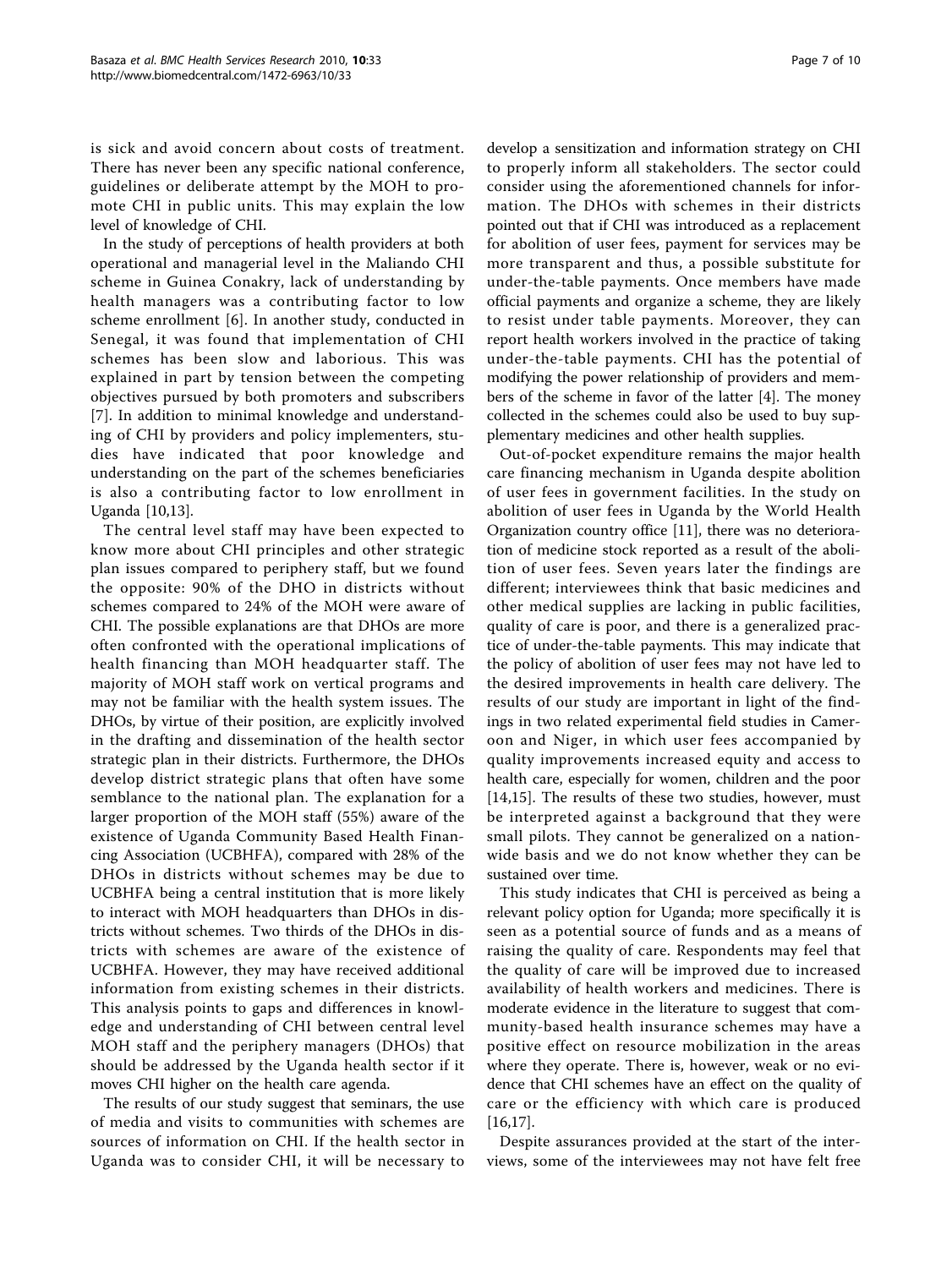to express their opinion on a sensitive issue such as abolition of user fees. One of the MOH headquarters staff and two DHO actually refused to be audio-taped. DHOs may not have been interviewed previously on telephone; indeed one DHO from a district with schemes insisted on traveling to Kampala, the base of study, for a face-toface interview. Community health insurance is sometimes a controversial and politically sensitive issue in Uganda, where user fees have been abolished in the public sector following a decision by the president. We acknowledge these two study limitations.

#### Conclusion

We trust that our results will inform the ongoing process of CHI development in Uganda, as well as policy makers and implementers in similar settings that have CHI on their agenda. As far as the PNFP sub-sector is concerned, user fees will probably continue to be charged unless subsidies dramatically increase. Until then, CHI remains a relevant option for the PNFP subsector. Out-of-pocket payments at the point and time of health service utilization in order to meet severe shortages of supplies seem to be a generalized and increasing practice in the public sector in Uganda, despite the official policy of abolition of user fees. This study has pointed out clearly the ambiguous government policies in the field of health care financing. The Ugandan health sector will have to make explicit choices and investigate whether and why the abolition of user fees in the public sub-sector has produced or not the desired results; only then can a clear evidence-based policy be established with regard to the possible introduction of CHI in the public sub-sector.

What are the policy options for the Ministry of Health? One is to keep CHI implementation restricted to the PNFP sector, as is the case today. The public funding of the government health sector would then need to be dramatically increased so as to make the abolition of user fees at facility level (again) a reality. If, however, the Uganda health sector intends to go ahead with CHI in the public sector, then it implicitly means that the decision is taken to abandon the policy of abolition of user fees and to reintroduce user charges in the public sector; otherwise CHI would be an irrelevant policy option. In this case, clear and unambiguous communication is required from the MOH. A third and intermediate strategy would be a selective introduction of CHI in the public sector for some services. Under that scenario, CHI would fill the gaps in local health care delivery and in the current social health protection coverage. Pooled prepayments, instead of the current individual out-of pocket payments at the time of use that are apparently taking place on the ground, would

then be organized for services and activities perceived by people as a priority.

Whatever option taken, it is clear that CHI on its own is not and will not be the ultimate solution to health financing problems in the Ugandan sector. CHI should be considered among other health financing reforms like increased budget allocation in line with Abuja declaration (15% of total public funds going to the health sector) and mobilization of external resources like donations, grants and loans. A comprehensive and unambiguous health financing strategy that addresses all avenues of resource mobilization including additional government funding in line with Abuja declaration is important. Efficiency and equity must be central in this strategy.

The health system should, in as much as possible, reduce the occurrence of out-of-pocket payments that constitute a barrier to the utilization of health care. In that respect, CHI is theoretically a relevant strategic option. However, in order to fully explore whether it is feasible to introduce CHI in Uganda in the current context, there is urgent need to investigate the willingness of the primary stakeholders, in particular political authorities at the highest level, to follow this new path. In terms of ownership and vision, both politicians and Ministry of Health technicians may have to be involved in charting this course.

#### Appendix 1 Topic guide

1. Have you ever heard about the concept of Community Health Insurance (CHI), or Community-Based Health Insurance (CBHI)? If yes, go to the next question. If no, stop interview.

2. If yes, where and how did you first hear about it (at university, at the MOH, at a workshop, in policy documents, elsewhere)? Please explain.

3. Are you aware of the fact that in some parts of Uganda CHI schemes have been operating for some years now? If yes, how did you come across this knowledge? And could you name one or more places where this new strategy is being implemented?

4. Currently in Uganda, CHI is only implemented to cover user fees in private not-for-profit health care facilities, like faith-based or church-based hospitals. Did you know that? Why do you think this is the case? Please elaborate.

5. Could you briefly explain what the basic principles of CHI are? Please take your time to explain to me how you understand CHI.

The interviewers probe respondent's answer(s) on:

\*Sharing of the financial cost of health care via pooling of pre-paid funds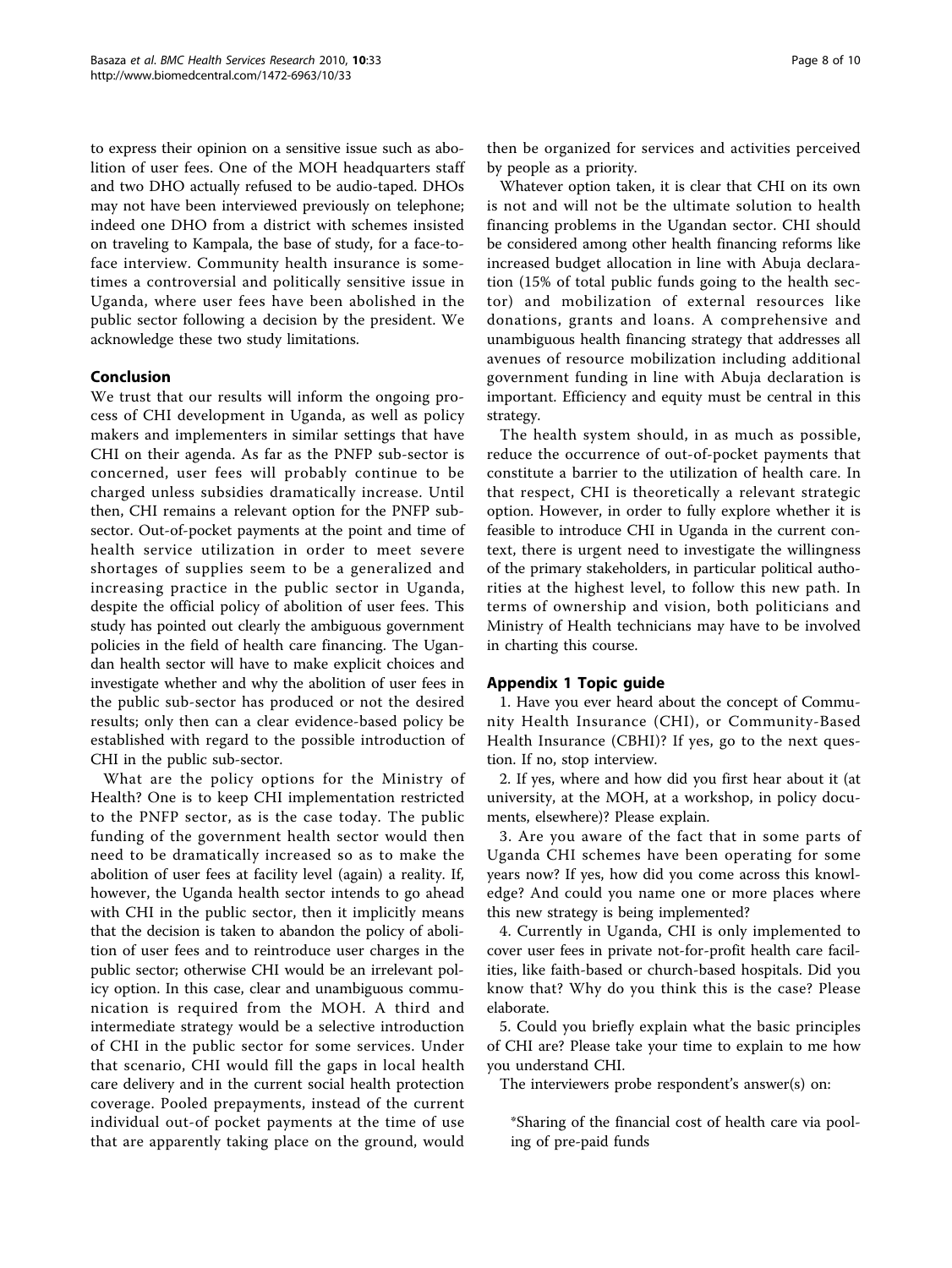- <span id="page-8-0"></span>\*Dynamic of mutual aid
- \*Targeting informal sector
- \*Not-for-profit character
- \*Some degree of community participation in design and management
- \*Other...

6. According to you, what are the primary strengths (or advantages, or potential) of CHI? Please elaborate. What would be the primary weaknesses (disadvantages, limitations) of CHI? Please elaborate.

7. Currently in Uganda, no fees are paid for utilization in the government health facilities (see policy of abolition of user fees in public facilities). In that context, what is your opinion on the relevance of CHI? Do you believe CHI to be a worthwhile option for both public and PNFP sub-sectors? If yes, please explain why? If not, please explain why not?

8. Are you aware that CHI is part of the second Health Sector Strategic Plan II (2005/6-2009/10) of the Ministry of Health? If yes, can you say something about the expectations policy makers have vis-à-vis CHI? Please elaborate.

9. Have you ever heard about the Uganda Community Based Health Financing Association (UCBHFA)? If no, go to the next question.

> - If yes, how did you come across that association?

- What purpose does this association serve?

10. Have you ever used its services? As mentioned above, currently in Uganda no user fees are charged in government facilities. In your opinion, does this mean that the patients who use government facilities do not face an out-of-pocket expenditure? Please elaborate.

- If indeed, in your opinion, there is some level of out-of-pocket expenditure by patients using government facilities, would there then be a place for CHI? Please elaborate.

11. Currently, the enrollment rates in the dozen existing CHI schemes in Uganda remain very low. What would be in your opinion the primary reasons for that situation? Why would people be reluctant to enroll? What are the primary obstacles? Please elaborate.

12. Having said all this, do you believe there should be a place now or in the future for CHI in Uganda? Please elaborate.

#### Acknowledgements

We would like to thank the staff of Ministry of Health Uganda, who participated in this study, and DGIC Belgium and ITM Belgium for

supporting this study. The authors are grateful to Maria Pia Waelkens for her useful comments. We would also like to acknowledge the peer-reviewers Manuela De Allegri, Di McIntyre, Mylene Largarde and Soren Holm for their valuable comments and critiques. We are grateful to the American Journal Editors for proof reading the article.

#### Author details

<sup>1</sup>Planning Department, Ministry of Health, Kampala, Uganda. <sup>2</sup>Public Health Department, Institute of Tropical Medicine, Antwerp, Belgium.

#### Authors' contributions

RB designed, carried out the study, produced the first draft and revised the manuscript. BC and PVDS designed the study and revised the manuscript. All authors have read and approved the submission of the manuscript to BMC Health Services Research in its present form.

#### Competing interests

The authors declare that they have no competing interests.

# Received: 9 August 2009

Accepted: 4 February 2010 Published: 4 February 2010

#### References

- World Bank: World Development Report 2004 Washington, D.C.: World Bank Publications 2003, Making Services Work For Poor People.
- 2. Schmit J, Mayindo J, Andreas K: Thresholds for health insurance in Rwanda: who should pay how much?. Trop Med Int Health 2007, 11(8):1327-1333.
- 3. World Health Organization: Sustainable health financing, universal coverage and social health insurance. World Health Assembly Resolution 58.33. 2005[http://www.who.int/health\\_financing/documents/cov](http://www.who.int/health_financing/documents/cov-wharesolution5833/en/index.html)[wharesolution5833/en/index.html](http://www.who.int/health_financing/documents/cov-wharesolution5833/en/index.html).
- 4. World Health Organization: Health financing: a strategy for the African region. Regional Committee for Africa; Fifty-sixth session; Addis Ababa, Ethiopia, 28 August-1 September 2006. Resolution AFR/RC56/R5.[http://](http://www.who.int/health_financing/documents/afrrc56-r5-healthfinancingstrategy.pdf) [www.who.int/health\\_financing/documents/afrrc56-r5](http://www.who.int/health_financing/documents/afrrc56-r5-healthfinancingstrategy.pdf) [healthfinancingstrategy.pdf.](http://www.who.int/health_financing/documents/afrrc56-r5-healthfinancingstrategy.pdf)
- 5. Gilson L, Kalyalya D, Kuchler F, Lake S, Oranga H, Ouendo M: [Strategies for](http://www.ncbi.nlm.nih.gov/pubmed/11518601?dopt=Abstract) [promoting equity: experience with community financing in three African](http://www.ncbi.nlm.nih.gov/pubmed/11518601?dopt=Abstract) [countries.](http://www.ncbi.nlm.nih.gov/pubmed/11518601?dopt=Abstract)". Health policy 2001, 58(1):37-67, 2001.
- 6. Criel B, Diallo AA, Van d V, Waelkens M, Wiegandt A: [Difficulties in](http://www.ncbi.nlm.nih.gov/pubmed/15860092?dopt=Abstract) [partnerships between health professionals and Mutual Health](http://www.ncbi.nlm.nih.gov/pubmed/15860092?dopt=Abstract) [Organization: the case of Maliando in Guinea-Conakry.](http://www.ncbi.nlm.nih.gov/pubmed/15860092?dopt=Abstract) Trop Med Int Health 2005, 10(5):450-463.
- 7. Quimet M, Diop I, Haddad S: [Solidarity or financial sustainability; an](http://www.ncbi.nlm.nih.gov/pubmed/17896749?dopt=Abstract) [analysis of the values of community-based health insurance subscribers](http://www.ncbi.nlm.nih.gov/pubmed/17896749?dopt=Abstract) [and promoters in Senegal.](http://www.ncbi.nlm.nih.gov/pubmed/17896749?dopt=Abstract) Can J Public Health 2007, 98(4):341-346.
- 8. Annual Health Sector Performance Report 2007/8 Kampala: Ministry of Health, Uganda 2009.
- 9. Health Sector Strategic Plan 2005/6-09/10 Kampala: Ministry of Health, Uganda 2005.
- 10. Basaza R, Criel B, Stuyft Van der P: [Low enrolment in Uganda Community](http://www.ncbi.nlm.nih.gov/pubmed/17620138?dopt=Abstract) [Health Insurance Schemes: underlying causes and policy implications.](http://www.ncbi.nlm.nih.gov/pubmed/17620138?dopt=Abstract) BMC Health Services Research 2007, 7(105).
- 11. Nabyonga J, Desmet M, Karamagi H, Kadama P, Omaswa F, Walker O: [Abolition of cost sharing is pro-poor: evidence from Uganda.](http://www.ncbi.nlm.nih.gov/pubmed/15746218?dopt=Abstract) Health Policy and Planning 2005, 20:100-108.
- 12. Ritchie J, Lewis J: Qualitative research practice: a quide for social science students and researchers. SAGE 2003.
- 13. Basaza R, Criel B, Stuyft Van der P: [Community Health Insurance in](http://www.ncbi.nlm.nih.gov/pubmed/18280608?dopt=Abstract) [Uganda. Why does enrolment remain low? A view from beneath.](http://www.ncbi.nlm.nih.gov/pubmed/18280608?dopt=Abstract) Health Policy 2008, 87(2):172-185.
- 14. Litvack J, Bodart C: [User fees plus quality equals improved access to](http://www.ncbi.nlm.nih.gov/pubmed/8356485?dopt=Abstract) [health care: results of a field experiment in Cameroon.](http://www.ncbi.nlm.nih.gov/pubmed/8356485?dopt=Abstract) Social Science and Medicine 1993, 37(3):369-83.
- 15. Diop F, Yazbeck A, Bitran R: The impact of alternative cost recovery schemes on access and equity in Niger. Abt Associates: Bethesda, Maryland 1995.
- 16. Atim C: Social movements and health insurance: a critical evaluation of voluntary, non-profit insurance schemes with case studies from Ghana and Cameroon. Social Science & Medicine 1999, 48(7):881-896.